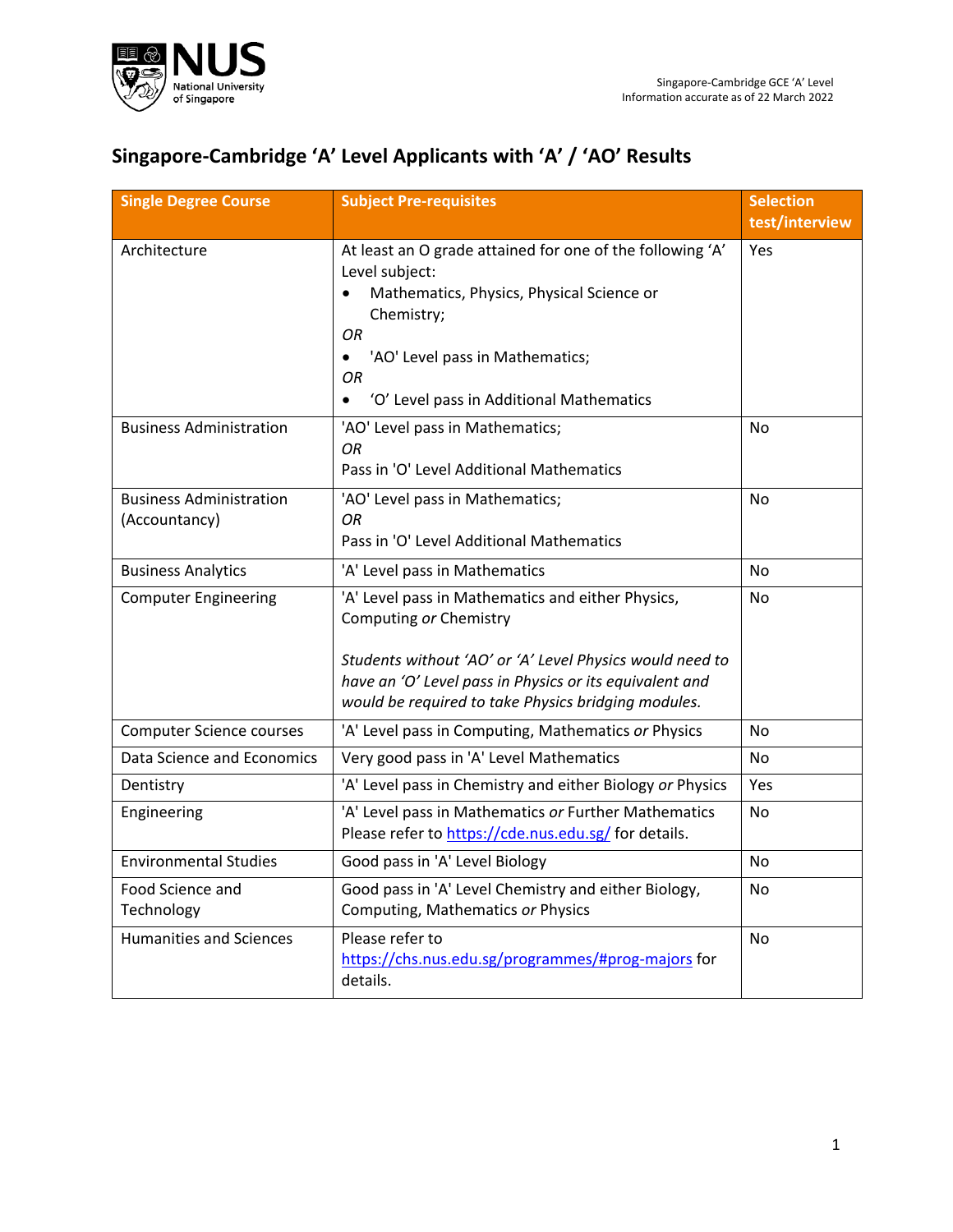

| <b>Single Degree Course</b>   | <b>Subject Pre-requisites</b>                                                                                                                                                                                                                                                                    | <b>Selection</b><br>test/interview |
|-------------------------------|--------------------------------------------------------------------------------------------------------------------------------------------------------------------------------------------------------------------------------------------------------------------------------------------------|------------------------------------|
| <b>Industrial Design</b>      | At least an O grade attained for one of the following 'A'<br>Level subjects:<br>Mathematics, Physics, Physical Science or<br>Economics;<br>OR<br>'AO' level pass in Mathematics;<br>OR<br>'O' Level pass in Additional Mathematics                                                               | Yes                                |
| <b>Information Security</b>   | 'A' Level pass in Computing, Mathematics or Physics                                                                                                                                                                                                                                              | No                                 |
| <b>Information Systems</b>    | 'A' Level pass in either Computing or Mathematics                                                                                                                                                                                                                                                | No.                                |
| Landscape Architecture        | At least an O grade for one of the following 'A' Level<br>subjects:<br>Mathematics, Physics, Physical Science or<br>Chemistry;<br><b>OR</b><br>'AO' pass in Mathematics;<br>OR<br>'O' Level pass in Additional Mathematics<br>$\bullet$                                                          | Yes                                |
| Law                           | Good overall 'A' Level results, including<br>At least a B3 grade or better in General Paper (GP);<br><b>OR</b><br>A minimum SAT Evidence-Based Reading & Writing<br>٠<br>score of 700 and a C6 grade for GP                                                                                      | Yes                                |
| Medicine                      | 'A' Level pass in Chemistry and either Biology or Physics                                                                                                                                                                                                                                        | Yes                                |
| <b>Music</b>                  | Application for the Music course must be filed directly<br>to the Conservatory. Please refer to<br>https://www.ystmusic.nus.edu.sg/ for more<br>information.                                                                                                                                     | Yes                                |
| <b>Nursing</b>                | 'A' Level pass in any two of the following:<br>Biology, Chemistry, Computing, Physics, Physical<br>Science, either Mathematics or Further<br>Mathematics                                                                                                                                         | Yes                                |
| <b>Pharmaceutical Science</b> | Very good pass in 'A' Level Chemistry and very good<br>pass in 'A'-Level Biology, Physics or Mathematics                                                                                                                                                                                         | No                                 |
| Pharmacy                      | Very good pass in 'A' Level Chemistry and very good<br>pass in 'A' Level Biology, Physics or Mathematics<br>Students applying to Pharmacy should refer to<br>https://pharmacy.nus.edu.sg/study/undergraduate/bachelor-<br>of-pharmacy/for important information on the 'Fitness to<br>Practice'. | No                                 |